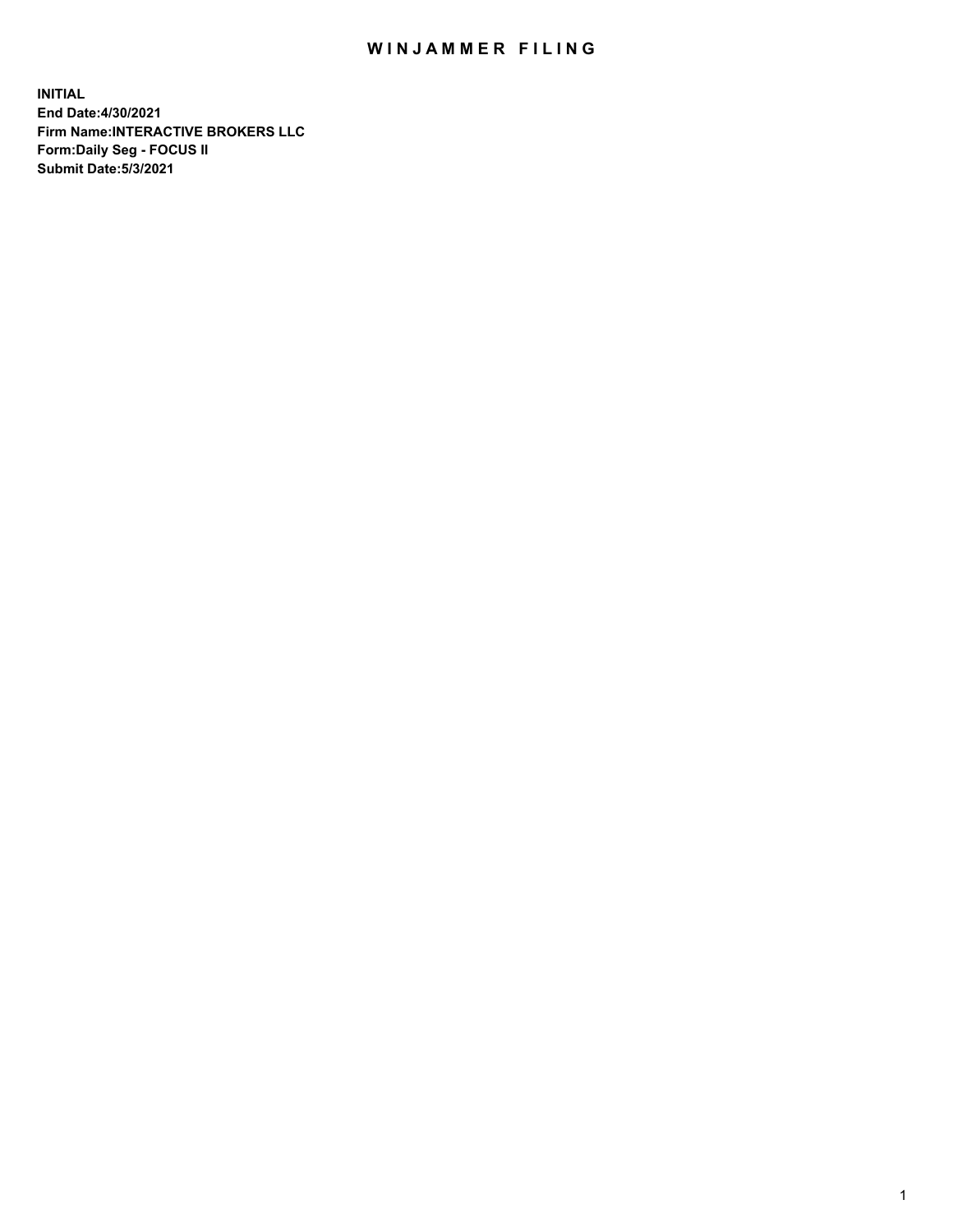**INITIAL End Date:4/30/2021 Firm Name:INTERACTIVE BROKERS LLC Form:Daily Seg - FOCUS II Submit Date:5/3/2021 Daily Segregation - Cover Page**

| Name of Company                                                                                                                                                                                                                                                                                                                | <b>INTERACTIVE BROKERS LLC</b>                                                                  |
|--------------------------------------------------------------------------------------------------------------------------------------------------------------------------------------------------------------------------------------------------------------------------------------------------------------------------------|-------------------------------------------------------------------------------------------------|
| <b>Contact Name</b>                                                                                                                                                                                                                                                                                                            | <b>James Menicucci</b>                                                                          |
| <b>Contact Phone Number</b>                                                                                                                                                                                                                                                                                                    | 203-618-8085                                                                                    |
| <b>Contact Email Address</b>                                                                                                                                                                                                                                                                                                   | jmenicucci@interactivebrokers.c<br>om                                                           |
| FCM's Customer Segregated Funds Residual Interest Target (choose one):<br>a. Minimum dollar amount: ; or<br>b. Minimum percentage of customer segregated funds required:%; or<br>c. Dollar amount range between: and; or<br>d. Percentage range of customer segregated funds required between:% and%.                          | $\overline{\mathbf{0}}$<br>$\overline{\mathbf{0}}$<br>155,000,000 245,000,000<br>0 <sub>0</sub> |
| FCM's Customer Secured Amount Funds Residual Interest Target (choose one):<br>a. Minimum dollar amount: ; or<br>b. Minimum percentage of customer secured funds required:%; or<br>c. Dollar amount range between: and; or<br>d. Percentage range of customer secured funds required between:% and%.                            | $\overline{\mathbf{0}}$<br>$\overline{\mathbf{0}}$<br>80,000,000 120,000,000<br>0 <sub>0</sub>  |
| FCM's Cleared Swaps Customer Collateral Residual Interest Target (choose one):<br>a. Minimum dollar amount: ; or<br>b. Minimum percentage of cleared swaps customer collateral required:% ; or<br>c. Dollar amount range between: and; or<br>d. Percentage range of cleared swaps customer collateral required between:% and%. | $\overline{\mathbf{0}}$<br>$\overline{\mathbf{0}}$<br>0 <sub>0</sub><br>0 <sub>0</sub>          |

Attach supporting documents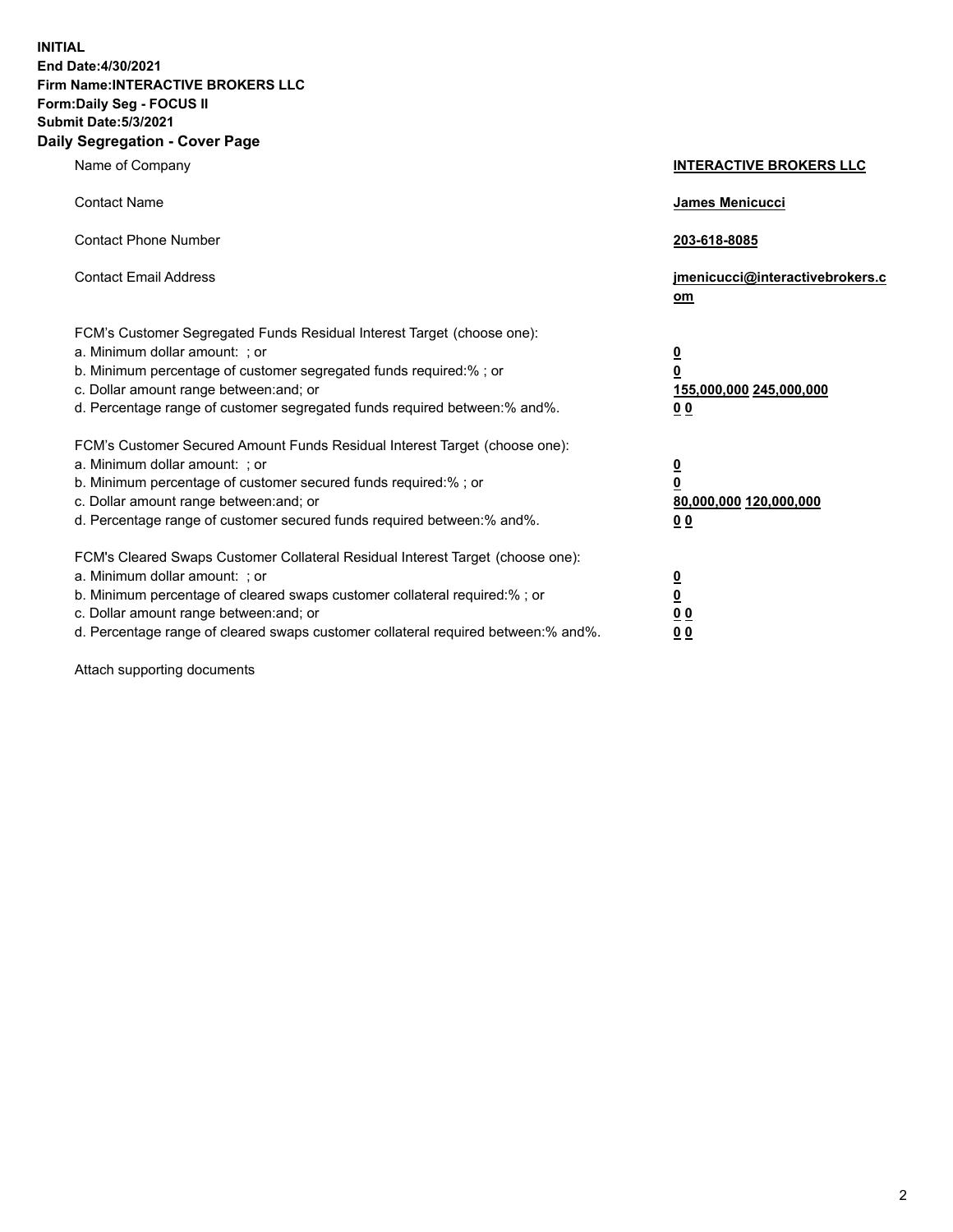**INITIAL End Date:4/30/2021 Firm Name:INTERACTIVE BROKERS LLC Form:Daily Seg - FOCUS II Submit Date:5/3/2021 Daily Segregation - Secured Amounts**

|     | Foreign Futures and Foreign Options Secured Amounts                                         |                                               |
|-----|---------------------------------------------------------------------------------------------|-----------------------------------------------|
|     | Amount required to be set aside pursuant to law, rule or regulation of a foreign            | $Q$ [7305]                                    |
|     | government or a rule of a self-regulatory organization authorized thereunder                |                                               |
| 1.  | Net ledger balance - Foreign Futures and Foreign Option Trading - All Customers             |                                               |
|     | A. Cash                                                                                     | 484,304,470 [7315]                            |
|     | B. Securities (at market)                                                                   | $0$ [7317]                                    |
| 2.  | Net unrealized profit (loss) in open futures contracts traded on a foreign board of trade   | 10,087,742 [7325]                             |
| 3.  | Exchange traded options                                                                     |                                               |
|     | a. Market value of open option contracts purchased on a foreign board of trade              | <b>92,623</b> [7335]                          |
|     | b. Market value of open contracts granted (sold) on a foreign board of trade                | <b>4,802</b> [7337]                           |
| 4.  | Net equity (deficit) (add lines 1. 2. and 3.)                                               | 494,480,033 [7345]                            |
| 5.  | Account liquidating to a deficit and account with a debit balances - gross amount           | 19,292 [7351]                                 |
|     | Less: amount offset by customer owned securities                                            | 0 [7352] 19,292 [7354]                        |
| 6.  | Amount required to be set aside as the secured amount - Net Liquidating Equity              | 494,499,325 [7355]                            |
|     | Method (add lines 4 and 5)                                                                  |                                               |
| 7.  | Greater of amount required to be set aside pursuant to foreign jurisdiction (above) or line | 494,499,325 [7360]                            |
|     | 6.                                                                                          |                                               |
|     | FUNDS DEPOSITED IN SEPARATE REGULATION 30.7 ACCOUNTS                                        |                                               |
| 1.  | Cash in banks                                                                               |                                               |
|     | A. Banks located in the United States                                                       | 61,949,370 [7500]                             |
|     | B. Other banks qualified under Regulation 30.7                                              | 0 [7520] 61,949,370 [7530]                    |
| 2.  | <b>Securities</b>                                                                           |                                               |
|     | A. In safekeeping with banks located in the United States                                   | 299,998,500 [7540]                            |
|     | B. In safekeeping with other banks qualified under Regulation 30.7                          | 0 [7560] 299,998,500 [7570]                   |
| 3.  | Equities with registered futures commission merchants                                       |                                               |
|     | A. Cash                                                                                     | $0$ [7580]                                    |
|     | <b>B.</b> Securities                                                                        | $0$ [7590]                                    |
|     | C. Unrealized gain (loss) on open futures contracts                                         | $0$ [7600]                                    |
|     | D. Value of long option contracts                                                           | $0$ [7610]                                    |
|     | E. Value of short option contracts                                                          | 0 [7615] 0 [7620]                             |
| 4.  | Amounts held by clearing organizations of foreign boards of trade                           |                                               |
|     | A. Cash                                                                                     | $0$ [7640]                                    |
|     | <b>B.</b> Securities                                                                        | $0$ [7650]                                    |
|     | C. Amount due to (from) clearing organization - daily variation                             | $0$ [7660]                                    |
|     | D. Value of long option contracts                                                           | $0$ [7670]                                    |
|     | E. Value of short option contracts                                                          | 0 [7675] 0 [7680]                             |
| 5.  | Amounts held by members of foreign boards of trade                                          |                                               |
|     | A. Cash                                                                                     | 249,492,069 [7700]                            |
|     | <b>B.</b> Securities                                                                        | $0$ [7710]                                    |
|     | C. Unrealized gain (loss) on open futures contracts                                         | 4,327,819 [7720]                              |
|     | D. Value of long option contracts                                                           | 92,623 [7730]                                 |
|     | E. Value of short option contracts                                                          | <mark>-4,802</mark> [7735] 253,907,709 [7740] |
| 6.  | Amounts with other depositories designated by a foreign board of trade                      | $0$ [7760]                                    |
| 7.  | Segregated funds on hand                                                                    | $0$ [7765]                                    |
| 8.  | Total funds in separate section 30.7 accounts                                               | 615,855,579 [7770]                            |
| 9.  | Excess (deficiency) Set Aside for Secured Amount (subtract line 7 Secured Statement         | 121,356,254 [7380]                            |
| 10. | Page 1 from Line 8)                                                                         |                                               |
| 11. | Management Target Amount for Excess funds in separate section 30.7 accounts                 | 80,000,000 [7780]                             |
|     | Excess (deficiency) funds in separate 30.7 accounts over (under) Management Target          | 41,356,254 [7785]                             |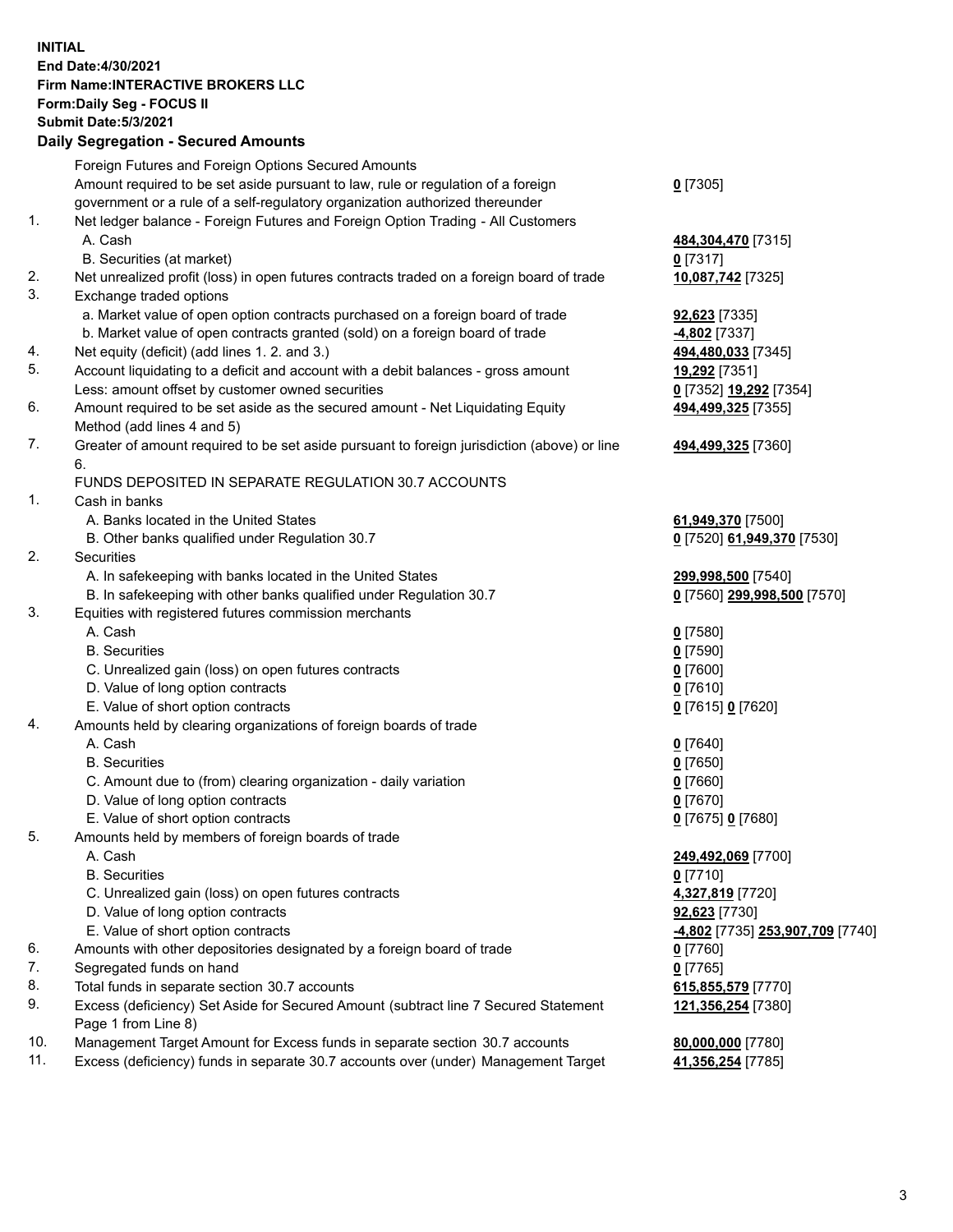**INITIAL End Date:4/30/2021 Firm Name:INTERACTIVE BROKERS LLC Form:Daily Seg - FOCUS II Submit Date:5/3/2021 Daily Segregation - Segregation Statement** SEGREGATION REQUIREMENTS(Section 4d(2) of the CEAct) 1. Net ledger balance A. Cash **6,477,647,716** [7010] B. Securities (at market) **0** [7020] 2. Net unrealized profit (loss) in open futures contracts traded on a contract market **220,756,318** [7030] 3. Exchange traded options A. Add market value of open option contracts purchased on a contract market **298,049,336** [7032] B. Deduct market value of open option contracts granted (sold) on a contract market **-240,974,472** [7033] 4. Net equity (deficit) (add lines 1, 2 and 3) **6,755,478,898** [7040] 5. Accounts liquidating to a deficit and accounts with debit balances - gross amount **1,310,786** [7045] Less: amount offset by customer securities **0** [7047] **1,310,786** [7050] 6. Amount required to be segregated (add lines 4 and 5) **6,756,789,684** [7060] FUNDS IN SEGREGATED ACCOUNTS 7. Deposited in segregated funds bank accounts A. Cash **1,278,319,581** [7070] B. Securities representing investments of customers' funds (at market) **3,249,954,000** [7080] C. Securities held for particular customers or option customers in lieu of cash (at market) **0** [7090] 8. Margins on deposit with derivatives clearing organizations of contract markets A. Cash **1,993,935,489** [7100] B. Securities representing investments of customers' funds (at market) **372,056,179** [7110] C. Securities held for particular customers or option customers in lieu of cash (at market) **0** [7120] 9. Net settlement from (to) derivatives clearing organizations of contract markets **11,666,618** [7130] 10. Exchange traded options A. Value of open long option contracts **297,823,948** [7132] B. Value of open short option contracts **-240,842,888** [7133] 11. Net equities with other FCMs A. Net liquidating equity **0** [7140] B. Securities representing investments of customers' funds (at market) **0** [7160] C. Securities held for particular customers or option customers in lieu of cash (at market) **0** [7170] 12. Segregated funds on hand **0** [7150] 13. Total amount in segregation (add lines 7 through 12) **6,962,912,927** [7180] 14. Excess (deficiency) funds in segregation (subtract line 6 from line 13) **206,123,243** [7190] 15. Management Target Amount for Excess funds in segregation **155,000,000** [7194] 16. Excess (deficiency) funds in segregation over (under) Management Target Amount **51,123,243** [7198]

Excess